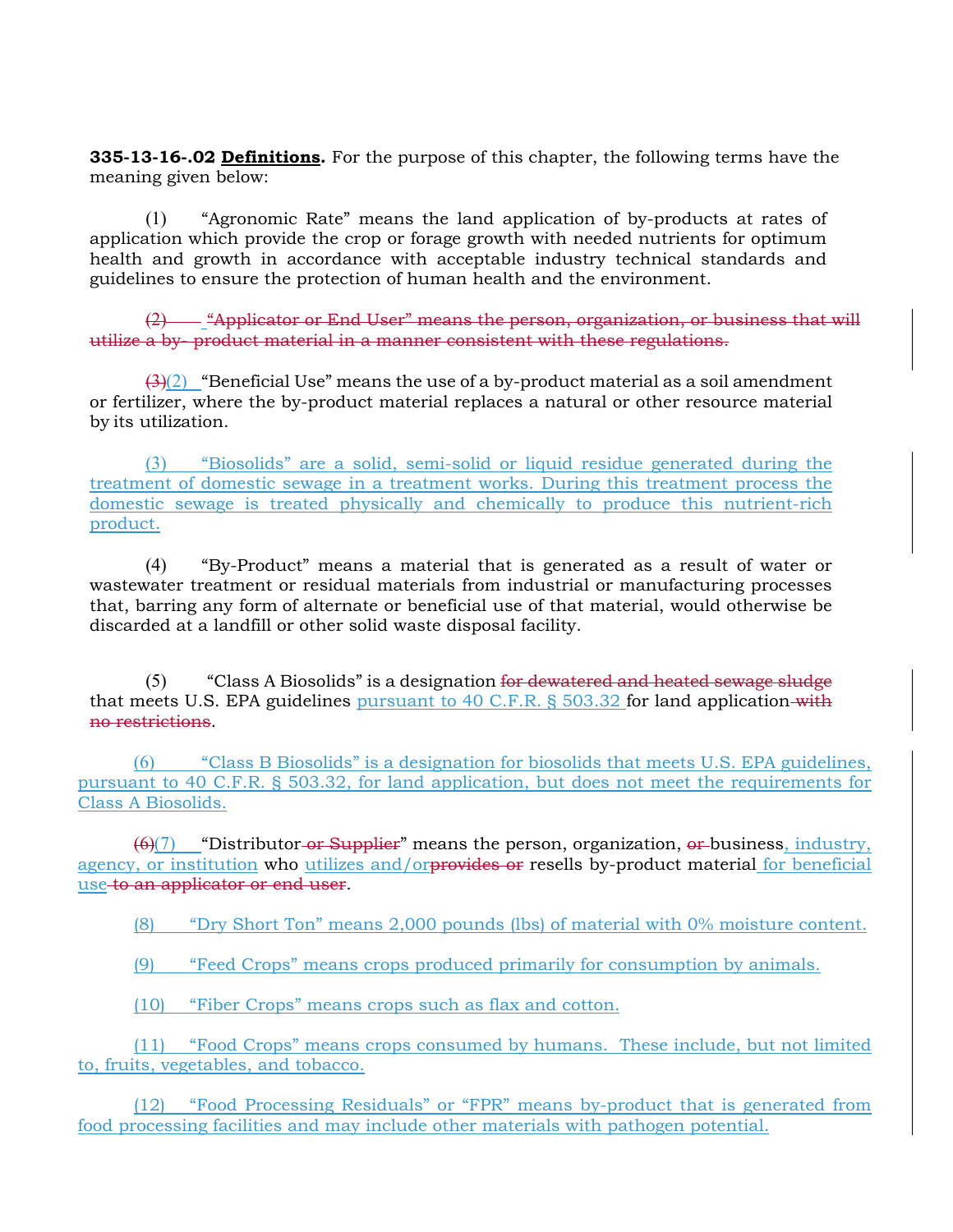(13) "FPR Treatment" means the usage of biological, physical, chemical, and/or mechanical processes along with retention time to characteristically change FPR into Treated FPR Material.

(14) "FPR Treatment Facility" means the person, organization, business, industry, agency or institution that operates FPR treatment impoundments.

(15) "FPR Treatment Impoundment" is a surface feature certified in accordance with ADEM Admin. Code r. 335-13-16-.08(54) capable of containing FPR materials for the storage and treatment of FPR.

 $(7)$  (16) "Generator" means the person, organization, business, industry, agency or institution whose activities or business results in the *initial* generation of a by-product material to be used for beneficial use.

(17) "Mine-Land Recovery" means the use of biosolids at mine spoil areas which have been released from regulatory control by the Alabama Surface Mining Commission or the Alabama Department of Labor, as appropriate, in an effort to rehabilitate otherwise unusable land.

(18) "Multi-Owner Property" means contiguous parcels of land, which are owned by two (2) or more different individuals, and operated as a single farm.

(19) "Property Boundary" means the outer boundary of a property owner's contiguous property, which may consist of one or more parcels.

(20) "Residential End-User" means a person(s) who obtain(s) Class A Biosolids for use in lawns and gardens on their private residential properties.

(21) "Staging" means the transportation and positioning of by-product material immediately [within forty-eight (48) hours] preceding land application.

(22) "Storage" means the temporary [a period exceeding forty-eight (48) hours] holding of by-product material prior to land application activities when not immediately possible due to outside constraints.

(23) "Treated FPR Material" means FPR treated to the extent described in ADEM Admin. Code r. 335-13-16-.08 as the result of biological, physical, chemical, or mechanical processes and retention time in FPR treatment impoundment(s).

(24) "Yield Goal" means the expected production of the intended crop per acre in the given calendar year.

**Author:** S. Scott Story; Richard T. Kelsey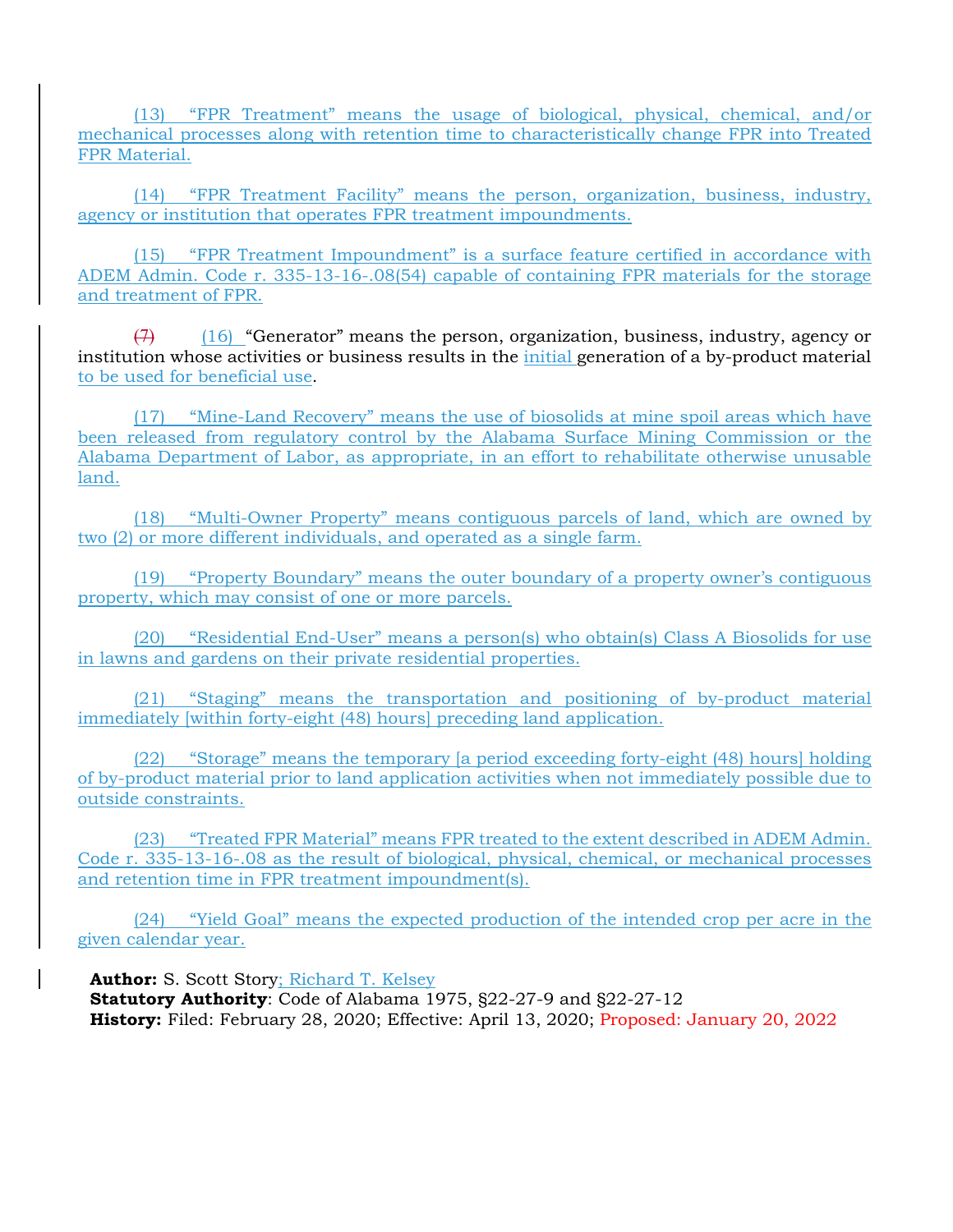## **335-13-16-.03 Specific Requirements for Land Application of By-Product Materials.**

(1) By-product materials may be eligible for consideration for land application under this rule, where such materials meet the following requirements:

(a) The material, proposed for beneficial use, must be a "by-product" as defined in 335-13-16-.02; and

 $16 - 02.$ 

 $(b)$  The by-product material proposed for beneficial use must: be adequately characterized to confirm that the proposed use is adequately protective of the human health and the environment and that the by-product possesses physical and/or chemical properties which make the material suitable for the intended agronomic rate as defined in 335-13-16-.02.

1. Be characterized [as required by ADEM Admin. Code r. 335-13-16-.04(2)(c)10.];

2. Possess physical and/or chemical properties which make the material suitable for the intended agronomic application rate as defined in ADEM Admin. Code r. 335-13-16-.02; and

3. Not be a hazardous waste as defined in ADEM Admin. Code r. 335-14-1-.02.

(c) The by-product material proposed for beneficial use must not be a hazardous waste as defined in 335-14-1-.02.

(2) The proposed beneficial use must conform to the following use-specific standards.Residential End-Users are exempt from this chapter unless an immediate threat to human health or the environment is observed in association with this use.

(3) Generators and/or Distributors conducting Mine-Land Recovery activities must utilize biosolids, as defined in this chapter, and must adhere to all applicable requirements of 40 C.F.R. § 503.

(4) The proposed beneficial use must conform to the following use-specific standards:

(a) The proposed beneficial use must utilize a by-product  $\frac{1}{2}$  in such a manner-that the by-product serves as a suitable replacement for a raw material or other feedstock and, through its use, provides a benefit comparable to the material it is proposed to replace.;

(b) The proposed beneficial use of by-product material must not be managed in a manner that constitutes serve the purpose of discarding or disposaling of the by- product, as determined provided in ADEM Admin. Code r. 335-13-16-.04(8)(c);by the Department.

(c) An Operations Plan  $(OP)$  and a Nutrient Management Plan  $(NMP)$  are required for the site or sites where by-product materials will be applied. These plans are to be amended updated as application site locations or conditions change. The amended plan must be submitted in accordance with ADEM Admin. Code r. 335-13-16-.04(5)(b), except as provided below: Class A biosolids, and industrial by-products approved by the Department on a caseby-case basis, are exempt from the requirements to develop a Nutrient Management Plan.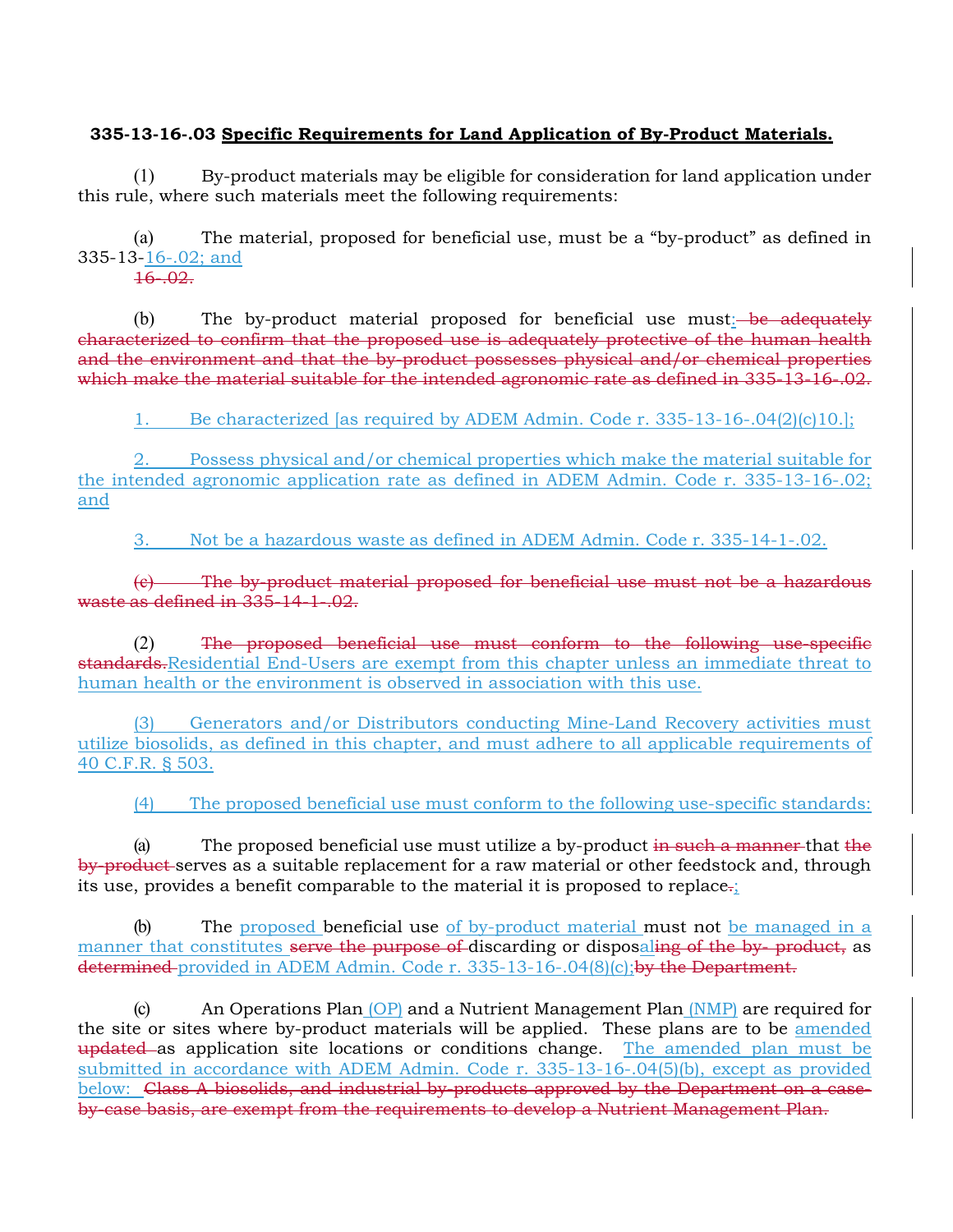1. An NMP is not required for properties on which only Class A Biosolids (e.g. not mixed with other materials) are land applied; and

An exemption from the development of an NMP may be requested for an industrial by-product. This request must include by-product characterization as required by ADEM Admin. Code r. 335-13-16-.07(3). An industrial by-product proposed to be exempted from the requirement for a NMP may include materials from privately owned industrial facilities which treat self-generated industrial wastewater, and shall not contain the following:

i. FPR material;

ii. Material that is generated or treated by publically owned or privately owned treatment works treating domestic sewage and municipal wastewater; or

iii. Hazardous waste as defined in ADEM Admin. Code r. 335-14-1-.02.

1. An industrial by-product proposed to be exempted from the development of a nutrient management plan pursuant to the citation above, must not contain food processing waste material nor sewage sludge that is generated or treated by publically owned or privately owned treatment works treating domestic sewage and municipal wastewater. Industrial byproducts may include materials from privately owned industrial facilities which treat domestic sewage along with industrial wastewater.

(d) Applicators and end users who do not own the property on which the by-product material is proposed to be utilized shall obtain written consent from the landowner prior to the land application of by-product material. Distributors who do not own the property on which the by-product material is proposed to be utilized shall obtain written consent from the landowner prior to the land application of by-product material. The Distributor must provide the landowner information including the material characterization as required by ADEM Admin. Code r. 335- 13-16-.07(3), any potential odor issues, and any crop restrictions; and

(e) These rules and regulations do not supersede any other state or federal regulations regarding beneficial use or waste disposal. Persons gGenerating or utilizing ors, distributors, and end users of beneficially used by-product materials shall comply with this chapter and any other applicable state and federal rules and regulations.

(5) The placement, dumping, disposal, or other use of a by-product material in a manner inconsistent with the requirements of this chapter may be considered an unauthorized dump as defined in ADEM Admin Code r. 335-13-1-.03. The responsible party may be subject to revocation of the Registration and enforcement action by the Department in accordance with ADEM Admin. Code r. 335-13-1-.13.

(3) (6) Land application of by-product materials regulated under ADEM Admin. Code div. 335-6 Volume 1 is exempt from the requirements of this chapter.Land application of by-product materials regulated by the following are exempt from the requirements of this chapter:

(a) ADEM Admin. Code chap. 335-6-8 (Ground Water – and – Underground Injection Control);

(b) ADEM Admin. Code chap. 335-6-7 (…Animal Mortality Management Requirements for Owners and Operators of Animal Feeding Operations (AFOs) and Concentrated Animal Feeding Operations (CAFOs); and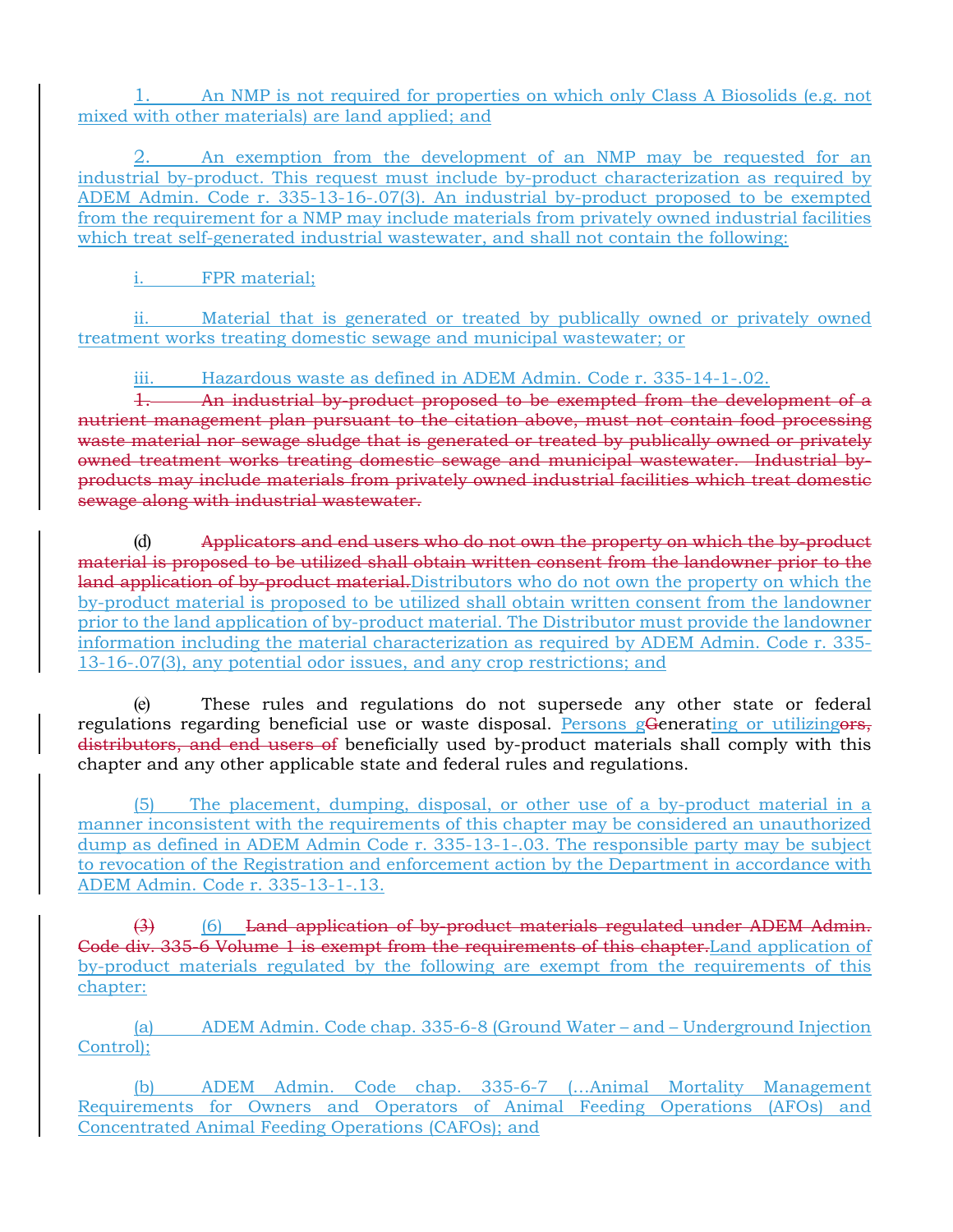(c) Products licensed by the Alabama Department of Agriculture and Industries as a commercial fertilizer, fertilizer material, soil conditioner, or soil amendment or permitted by the Alabama Department of Agriculture and Industries as a liming material.

**Author:** S. Scott Story; Richard T. Kelsey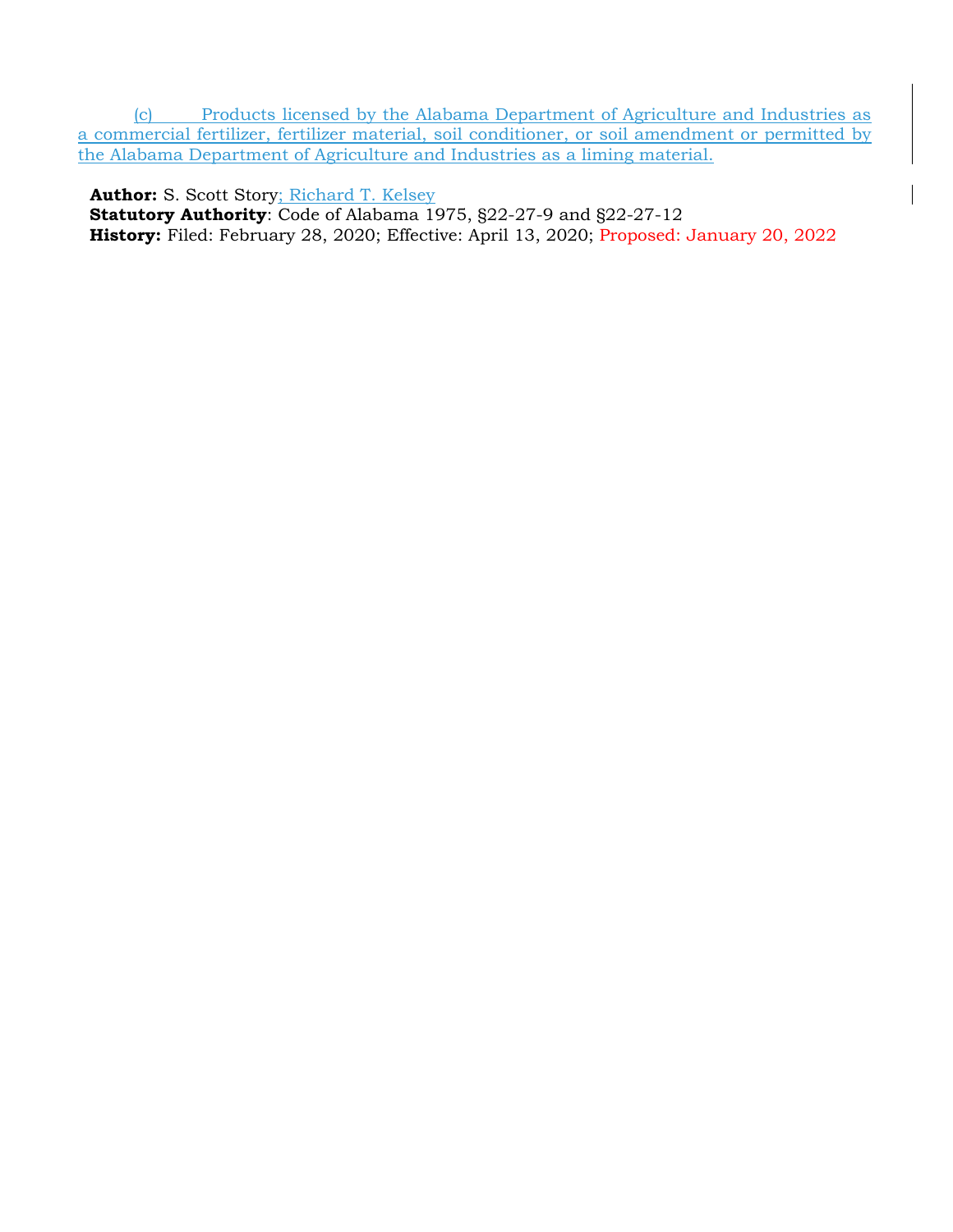# **335-13-16-.04 Notification and/or Registration Application Requirements.**

(1) Initial Notification. In order for the Department to develop the universe of potentially regulated entities, the Department requires the following information.Generators that produce one hundred (100) dry short tons per calendar year or more of eligible by-product material for beneficial use in the State of Alabama must electronically submit the following items to the Department:

(a) All generators and distributors or suppliers that handle and/or use by-product material for beneficial use, and are not exempt from the requirements of this chapter, must within 90 days of the effective date of these rules, notify the Department in writing of the following information: A completed electronic ADEM Form 569 with the applicable fees in accordance with ADEM Admin. Code div. 335-1;

1. The quantity of by-product materials in dry tons handled during the previous calendar year;

2. Type(s) of by-product materials land applied in the past calendar year; and

3. Counties within the State where the land application has occurred within the past calendar year.

 $(b)$  All generators and distributors or suppliers desiring to handle and/or use byproduct material for beneficial use after the effective date of this chapter shall notify the Department in writing with the following information at least forty-five (45) days prior to handling and/or using by-product material for beneficial use: The type of material being generated, such as FPR, Class A Biosolids, Class B Biosolids, etc., and expected quantity (in dry short tons) to be generated for use under this chapter per calendar year; and

The expected quantity of by-product materials in dry tons to be handled during a calendar year; and,

**2. The expected type(s) of by-product materials to be applied in a calendar year;** and

3. The counties within the State where the land application is expected to occur in a calendar year.

(c) A list of Distributors that manage and land apply the by-product materials for beneficial use in the State of Alabama.

(2) Registration Application Requirements.Distributors that manage and land apply one hundred (100) dry short tons per year or more of eligible by-product material for beneficial use in the State of Alabama must electronically submit the following items to the Department:

(a) Generators that handle 100 dry tons per year or more of eligible by product material for beneficial use must submit the following items to the Department:A completed ADEM Form 569 with the applicable fees in accordance with ADEM Admin. Code div. 335-1;

1. A completed application form with the applicable fees, and;

2. A list of distributors or suppliers that handle the by-product materials.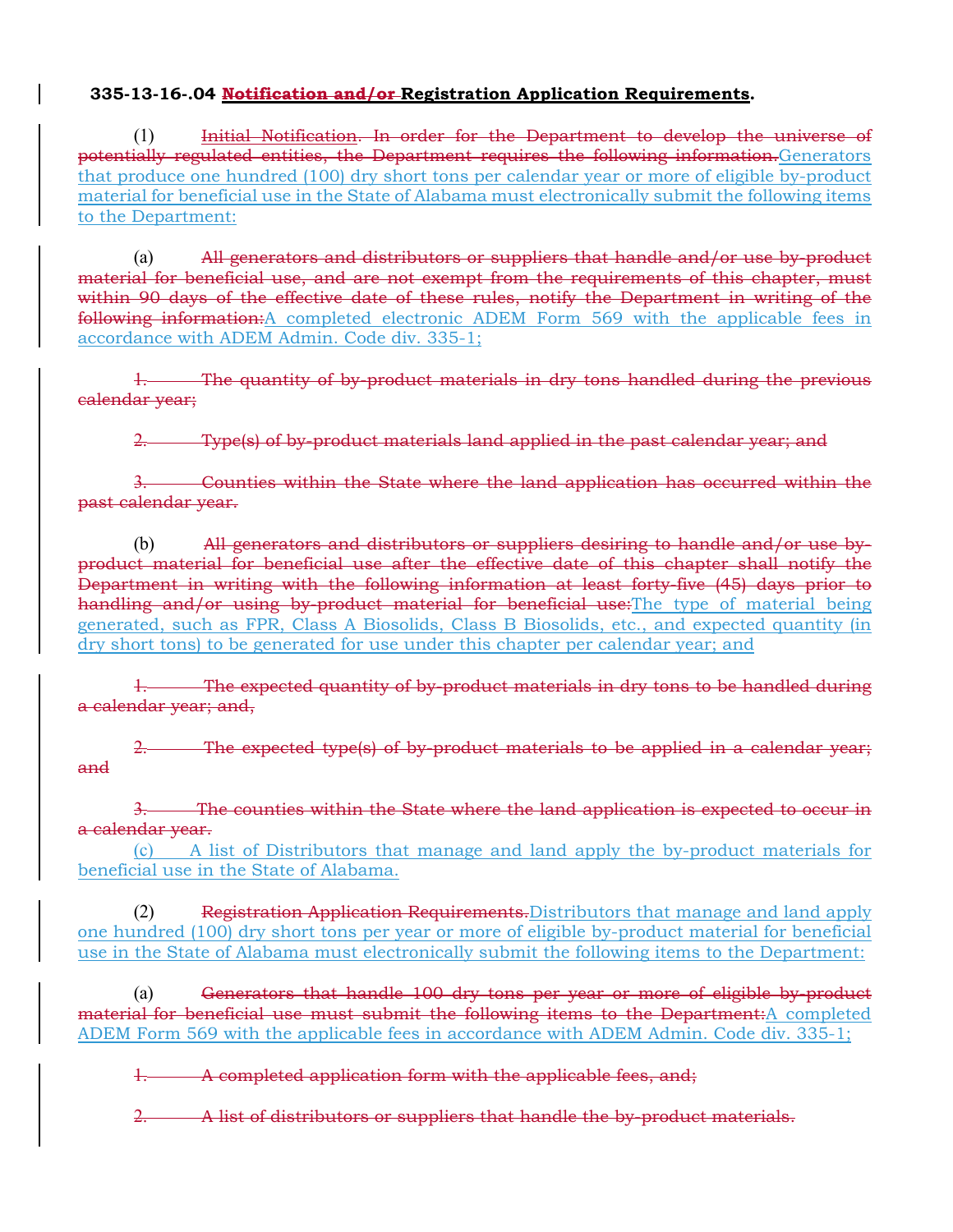(b) Distributors or Suppliers subject to the requirements of this chapter that handle 100 dry tons per year or more of eligible by- product material for beneficial use must submit the following items to the Department: The type of material being distributed, such as FPR, Class A Biosolids, Class B Biosolids, etc., and expected quantity (in dry short tons) to be land applied under this chapter per calendar year;

A completed application form with the applicable fees,

2. A Nutrient Management Plan(s) prepared and signed by a person certified by the Natural Resources Conservation Service (NRCS) for nutrient management planning or prepared, signed and sealed by a professional engineer licensed in the State of Alabama, or prepared and signed by other certified professionals approved by the Department.

(c) A NMP which, at a minimum, includes the following:

 $(i)$  1. The Nutrient Management Plan, at a minimum, should include the following:Signature certification, including applicable credentials, clearly displayed on the first page of the plan, that the plan was prepared by a person certified by the Natural Resources Conservation Service (NRCS) for nutrient management planning, by a professional engineer licensed in the State of Alabama, or by other appropriate professionals approved by the Department;

(I) 2. Property description;Brief site specific description of the operation; including the type/classification of material being land applied;

(II) 3. Brief description of the operation; Crops and soils information, including: site suitability for proposed application activities, crop rotation plans, harvesting cycle plans, and seasonal land application schedule;

(III) 4. Crops and soils information;Yield goal for the given crop and site, or Department approved equivalent;

(IV) 5. Yield goal information;The recommended nitrogen and phosphorus application rates for the crops to be grown on each application zone. Limits for nitrogen and phosphorous may be imposed by the Department to protect human health and the environment;

 $(V)$  6. The recommended nitrogen application rates for the crops to be grown on **each application zone;**Timing and specific method of applications for each site;

(VI) 7. Timing and method of applications; and, Description of best management practices to be implemented at each site to protect human health and the environment including but not limited to preventing run-off, managing run-on, and minimizing odors;

(VII) 8. Best management practices to protect human health and the environment.Property description(s), site(s) address(es), site(s) coordinates in decimal degrees, and aerial view of property boundaries;

9. Provide copies of signed permission by the landowners where by-products are land applied. This permission shall include acknowledgement of compliance with ADEM Admin. Code r. 335-13-16-.03(4)(d); and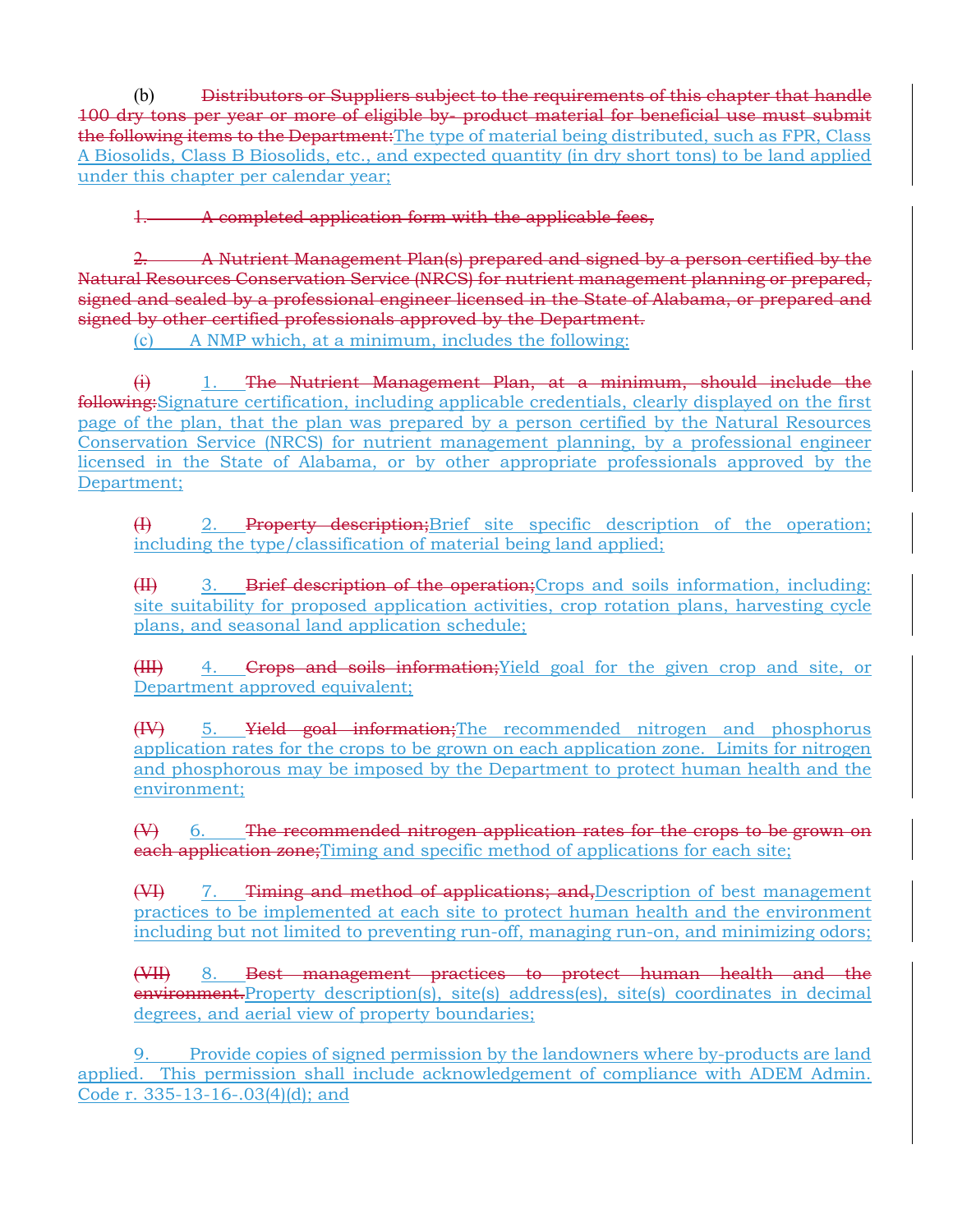10. Testing analysis/results for the ceiling concentration of constituents listed in ADEM Admin. Code r. 335-13-16-Appendix I shall be provided and the concentrations shall not exceed those listed. Testing for fecal coliform shall be conducted in accordance with 40 C.F.R. § 503.32(b)(2). Fecal coliform limits may be imposed by the Department to protect human health and the environment. The Department may require testing for additional constituents as applicable.

3. (d) An Operations Plan for handling and transportation of the by-product material which, at a minimum-shall includes best management practices for minimizing the following:

1. Signature certification, including applicable credentials, clearly displayed on the first page of the plan that the plan was prepared by a person certified by the NRCS for nutrient management planning, by a professional engineer licensed in the State of Alabama, or by other appropriate professionals approved by the Department; and

2. The plan shall include best management practices and mitigation actions detailing the handling, transportation, and application of the by-product material to minimize:

- (i) Vectors and birds;
- (ii) Birds Odors and fugitive air-borne dust;
- (iii) Spills; and, Odors;

(iv) The amount of time in transit.Fugitive air borne dust;

(v) Spills; and

(vi) Time in transit, with consideration to the type of material, which includes efforts made to avoid traffic congestion, accidents, populated areas, or other factors as determined by the Department.

(e) (3) All entities subject to  $335-13-16$ .  $04(2)(a)$  or  $(2)(b)$  shall submit a registration application to the Department within one hundred eighty (180) days of the effective date of 335-13-16. New entities desiring to begin operation after the effective date of 335-13-16 must submit a completed registration application to the Department prior to beneficially using a by product as required by 335-13-16-.04(2)(a) or (2)(b). All Distributors that manage or land apply less than one hundred (100) dry short tons per year of eligible by-product material for beneficial use in the State of Alabama must maintain all required records to be available for inspection upon request in accordance with ADEM Admin. Code r. 335-13-16-.04(2)(c) and (d).

 $(3)$  (4) Upon the review and determination that an application is consistent with these regulations, the Department shall issue a registration to the applicant, subject to the following conditions:No later than October 1, 2022, FPR Treatment Facilities subject to the requirements of this chapter that manage eligible by-product materials for beneficial use in the State of Alabama must electronically submit the following items to the Department:

Registrations issued by the Department are only valid for uses conducted within the state of Alabama. A completed ADEM Form 569 with the applicable fees in accordance with ADEM Admin. Code div. 335-1; and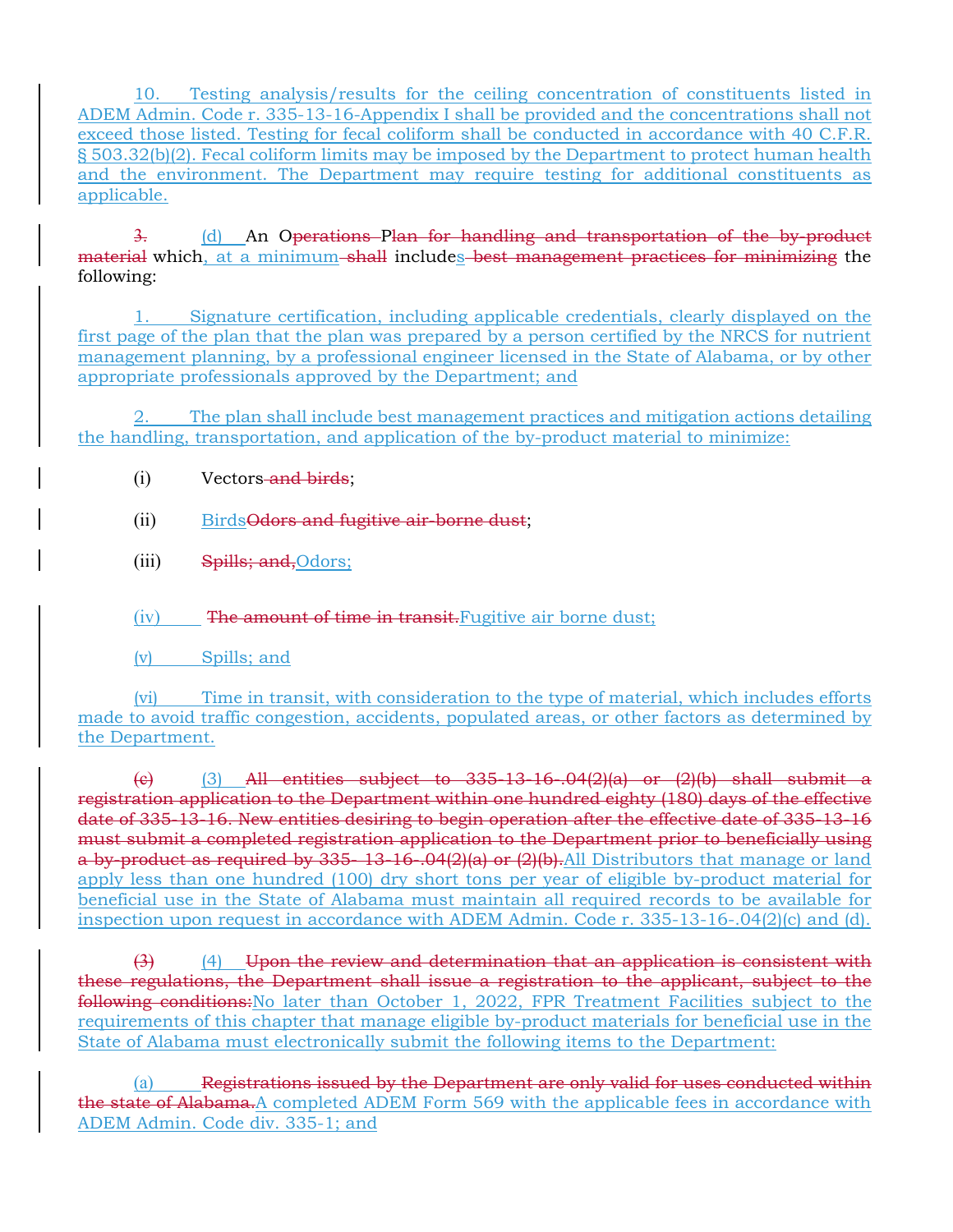$(a)(b)$  All items required in ADEM Admin Code r. 335-13-16-.08. Upon utilization of the material, a by-product for which a Registration has been issued shall no longer be subject to 335-13-1 through 335-13-15 regulations provided the by-product is utilized in a manner consistent with the terms and conditions of the Registration.

(5) Registration Modifications.

(a) A request to modify an existing registration that changes the registration type and/or causes changes to the previously issued registration, outside of the registration renewal period, must electronically submit ADEM Form 569, all applicable fees in accordance with ADEM Admin. Code div. 335-1, and any further pertinent records at least thirty (30) days before the desired registration change.

(b) Submissions of addendums to the NMP and/or OP, excluding those defined in ADEM Admin. Code r. 335-13-16-.04(5)(a), are considered Registration Information Updates. A Registration Information Update including addendums or additions to the approved NMP and OP must be electronically submitted for Department review at least fourteen (14) calendar days prior to the anticipated initial land application date. Upon determining the Registration Information Update to be complete, the Department will acknowledge completion to the registrant and incorporate the updated information into the current registration.

(6) Beginning on October 1, 2022, these registrations will transition to a three (3) year registration cycle.

(7) Applicants who submit a complete registration renewal application at least thirty (30) days prior to the expiration date of their existing registration, shall have their existing registration administratively extended, until such time as the Department makes a final determination on the registration renewal application.

(8) Upon the Department's review and determination that an application is consistent with these regulations, the Department shall issue, renew, or modify a registration to the applicant, subject to the following conditions:

(a) Registrations issued by the Department are only valid for activities conducted within the State of Alabama.;

(b) By-product material for which a Registration has been issued shall no longer be subject to ADEM Admin. Code chaps. 335-13-1 through 335-13-15 provided the by-product is utilized in a manner consistent with the terms and conditions of the Registration and the requirements of ADEM Admin. Code chap. 335-13-16;

 $(\theta)(c)$  The placement, dumping, disposal, or other use of a by-product material in a manner inconsistent with the Registration may be considered an unauthorized dump as defined in ADEM Admin. Code r. under  $335-13-1-.03$  and tthe responsible party may be subject to revocation of the Registration and/or enforcement action by the Department in accordance with ADEM Admin. Code r.under 335-13-1-.13-;

 $\left(\frac{\theta}{\theta}\right)$  The issuance of a Registration does not exempt the generator, distributor, nor end userregistrant from compliance with other applicable regulatory requirements when managing or beneficially using a by-product under these regulations.; and

 $\frac{d}{dx}(e)$  If an registrant or applicant is determined to be in significant noncompliance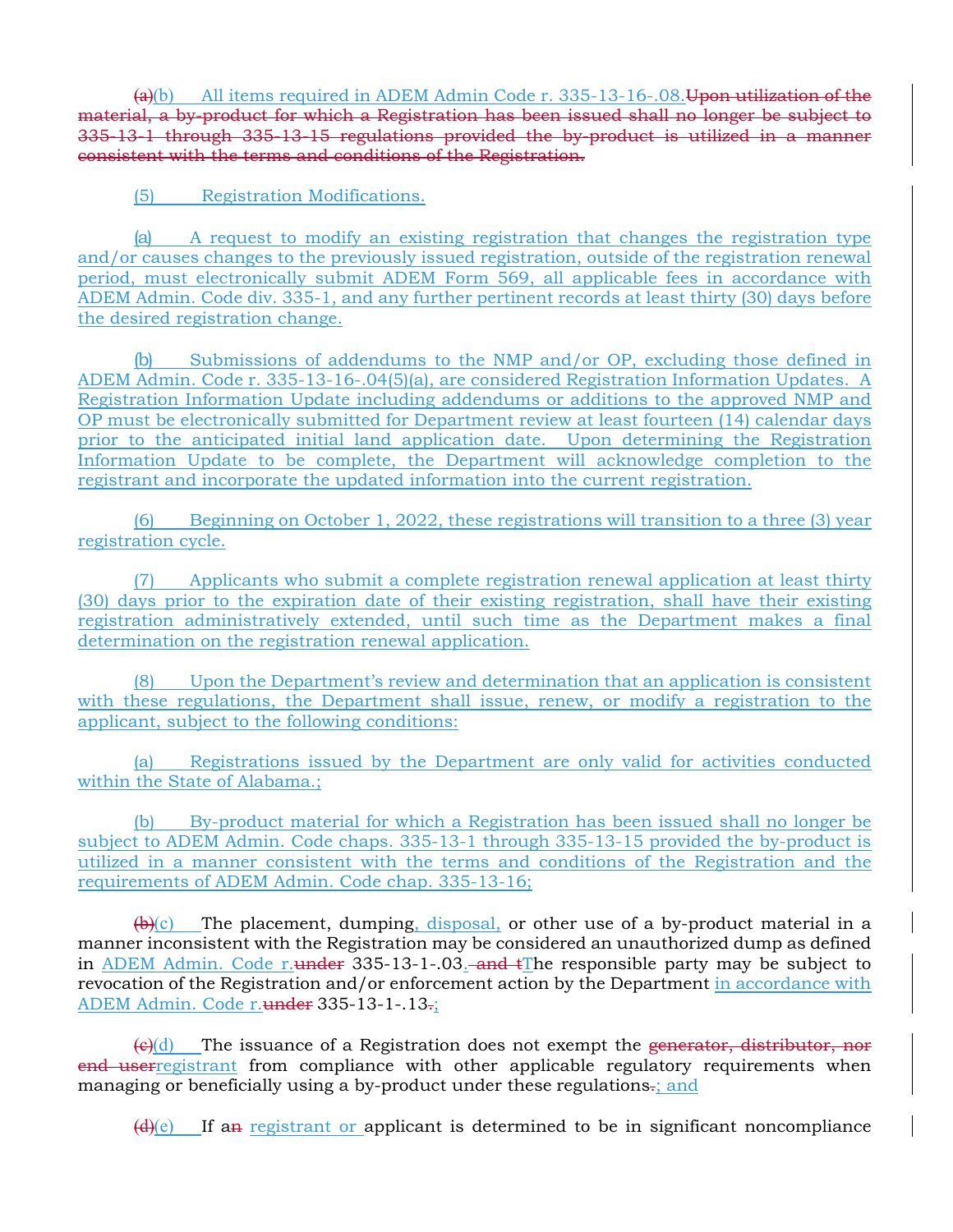with the requirements of this chapter, the Registration may be revoked or the application for **FRegistration may be denied by the Department.** 

(4) All generators and distributors or suppliers that handle less than 100 dry tons per year of eligible by-product material for beneficial use along with all applicators and end users must maintain records on-site as contained in paragraphs (2)(b)2. and 3. of this section.

(a) The placement, dumping or other use of a by-product material in a manner inconsistent with the requirements of this chapter may be considered an unauthorized dump as defined in under 335-13-1. 03 and the responsible party may be subject to enforcement actions by the Department under 335-13- 1-.13.

**Author:** S. Scott Story; Richard T. Kelsey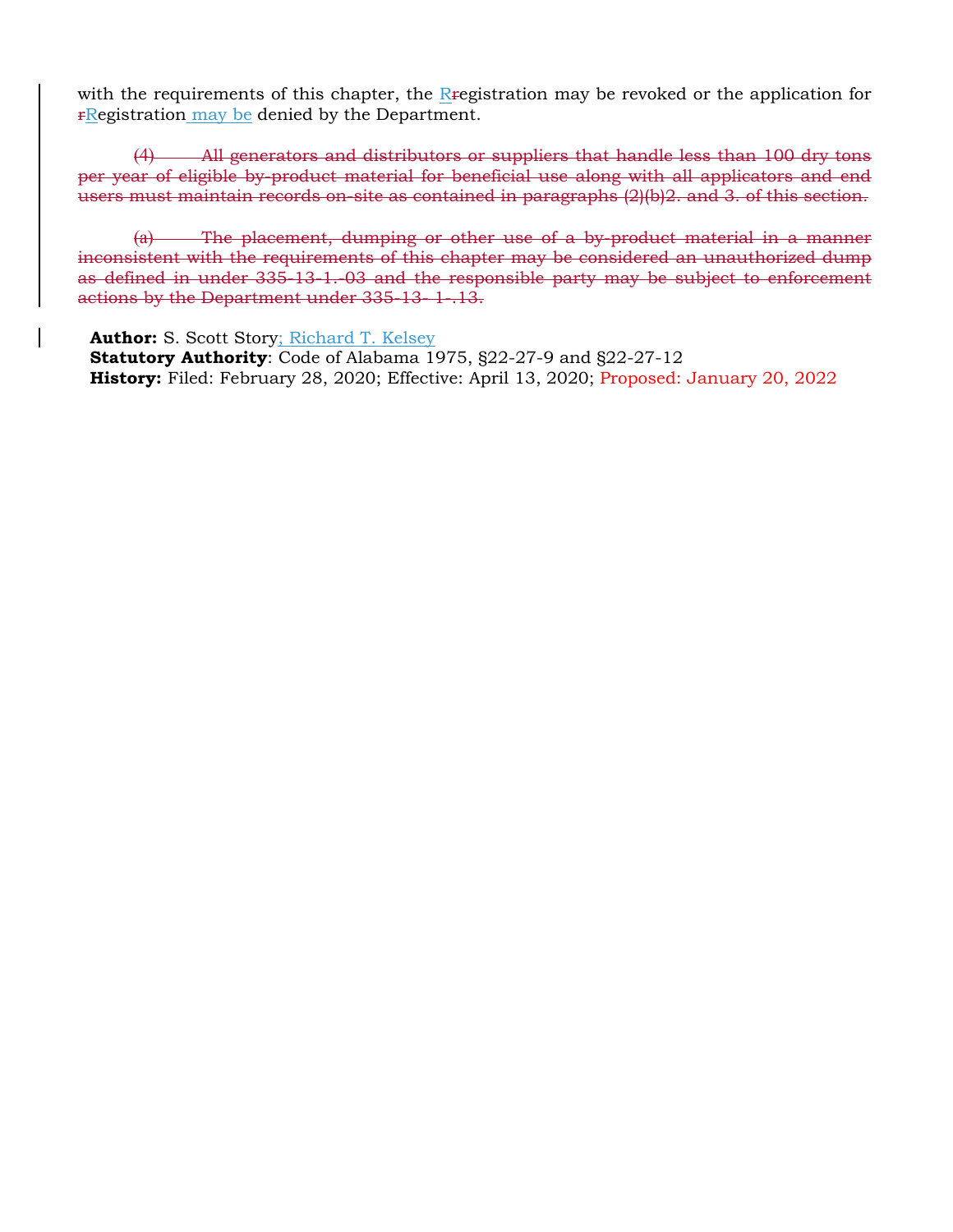## **335-13-16-.05 Operating Criteria for Storage, Staging and Land Application of By-Product Materials.**

 $(1)$  The by-product material storage and land application areas shall be located a minimum of five hundred (500) feet from any inhabited building. The Department may require larger buffer zones at its discretion. Exclusions to this requirement are made for on-site structures occupied by the landowner or farm operator, Class A biosolids, and industrial byproducts as defined under 335-13-16-.03(2)(c)1.Notification of intent to land apply at a given registered location shall be electronically submitted to the Department by the registered Distributor at least forty eight (48) hours before land application activity begins, and at a minimum shall contain the following:

(a) Physical address of site(s), along with GPS coordinates in decimal degrees;

- (b) Material being land applied to the site(s); and
- (c) Expected duration of land application and associated activities for the site(s).

 $(H(2))$  The by-product storage and land application areas shall be located a minimum of one hundred (100) feet from surface waters of the State, as defined in ADEM Admin. Code ch. 335-6-10, measured from the ordinary high water mark. The Department may require larger buffer zones at its discretion. After all activity has concluded at the site(s), notification of completion of land application and associated activities at a given location shall be electronically submitted to the Department within seven (7) calendar days.

 $(2)(3)$  The by-product storage and land application areas shall be located a minimum of one hundred (100) feet from the property boundary. All transport and application site staging of FPR material shall be in closed container(s). Container(s) shall be kept closed unless adding or removing material, until land applied in accordance with these regulations.

 $(3)(4)$  Limitations may be placed on the agronomic application rates by the Department when determined necessary to protect human health and the environment. By-product material storage, application site staging, and land application areas shall be:

(a) Located a minimum of one hundred (100) feet from public roads and right of ways (excluding land application of Class A Biosolids);

(b) Located a minimum of five hundred (500) feet from public and private drinking water wells;

(c) Located a minimum of five hundred (500) feet from any inhabitable building. Exceptions to this requirement are allowed for on-site structures occupied by the landowner or farm operator, Class A Biosolids, and industrial by-products for which an NMP is not required pursuant to ADEM Admin. Code r. 335-13-16-.03(4)(c)1. and 2.;

(d) Located a minimum of one hundred (100) feet from surface waters of the State, as defined in ADEM Admin. Code r. 335-6-10-.02, measured from the ordinary high water mark; and

(e) Located a minimum of one hundred (100) feet from the property boundary. This requirement does not apply to Class A Biosolids and internal parcel/property boundaries of Multi-Owner Properties, as defined by ADEM Admin. Code r. 335-13-16-.02.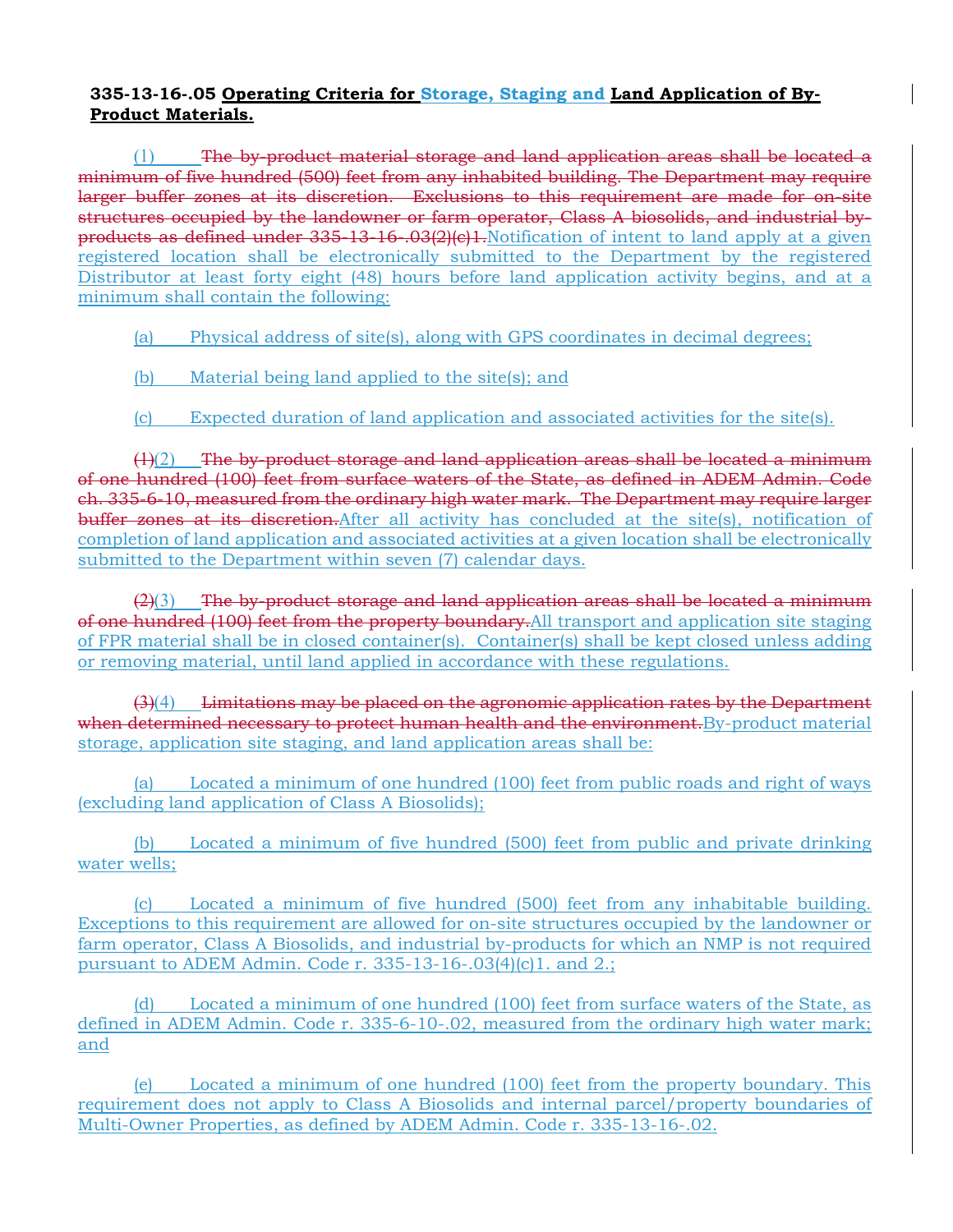(5) By-products to be land applied shall not exceed the ceiling concentration limits established in ADEM Admin. Code r. 335-13-16-Appendix I.

(6) Limitations may be placed on the agronomic application rates by the Department when determined necessary to protect human health and the environment.

**Author:** S. Scott Story; Richard T. Kelsey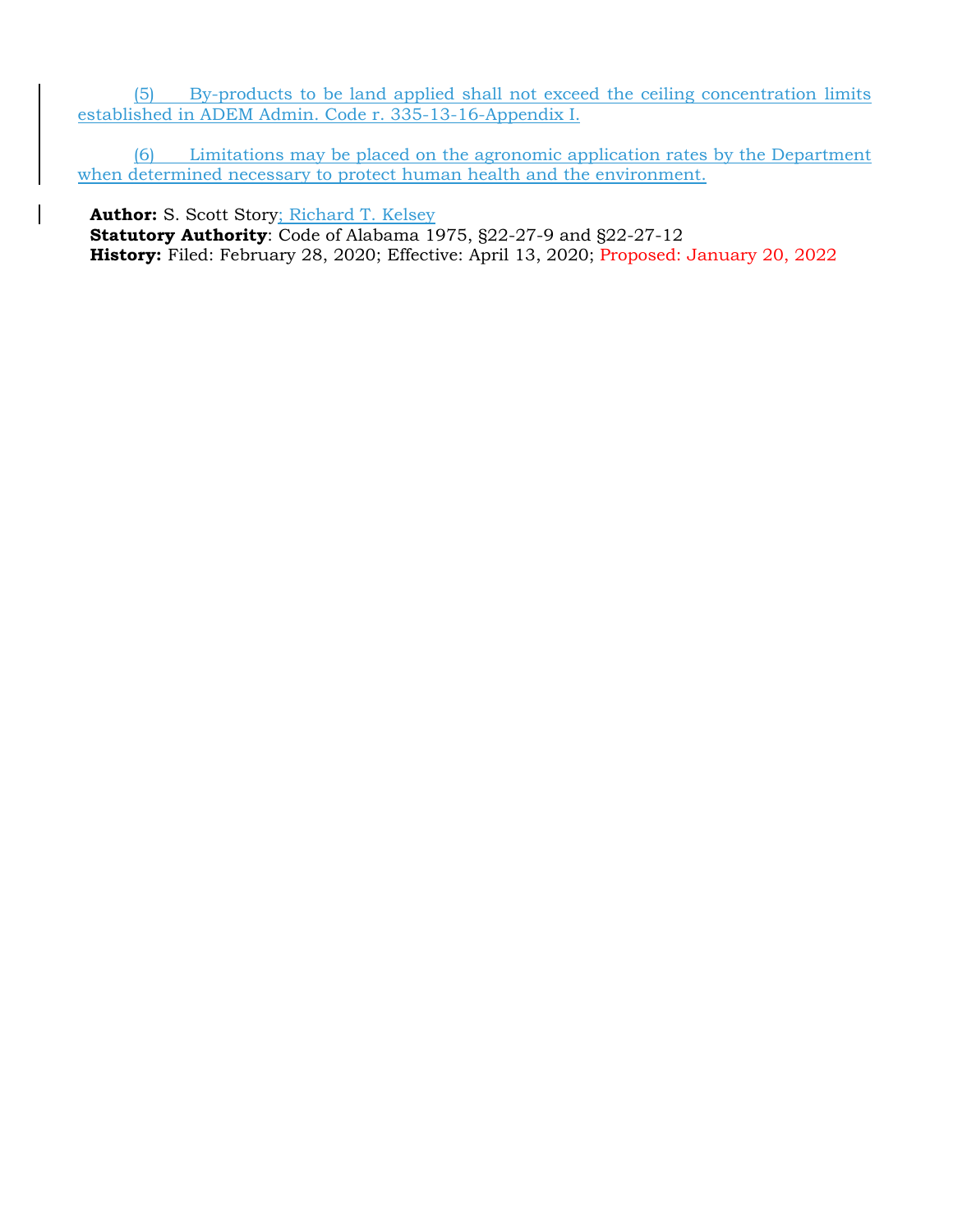#### **335-13-16-.06 Recordkeeping and Reporting Requirements.[Reserved]**

(1) Registrations issued under 335-13-16-.04 of these regulations are subject to annual reporting and re-registration requirements, which are as follows:

(a) The applicant to whom a Registration is issued shall be required to submit an annual report with the applicable re-registration fee to the Department. All annual reports and fees shall be submitted to the Department no later than February 28<sup>th</sup> of each year, for activity conducted during the previous calendar year. At a minimum, the report must contain the following information:

1. The quantity of the by-product materials handled during the previous calendar year;

2. An updated list of all the counties in which by-product materials were used and or/distributed for use during the previous calendar year;

3. A signed certification from the generator stating that the physical and chemical characteristics of the by-product materials are consistent with the information submitted in the approved application along with documentation of inconsistencies; if applicable and,

4. Compliance Certification. The applicant shall submit a complete and accurate compliance certification that shall include the following:

(i) The identification of each term or condition that is the basis of the certification and method for determining compliance status;

 $\overrightarrow{ii}(i)$  The applicant's compliance status related to each term or condition and documentation of whether the compliance has been continuous or intermittent; and,

(iii) Such other facts as the Department may require to determine the compliance status of the entity.

**Author:** S. Scott Story **Statutory Authority**: Code of Alabama 1975, §22-27-9 and §22-27-12 **History:** Filed: February 28, 2020; Effective: April 13, 2020

Proposed: January 20, 2022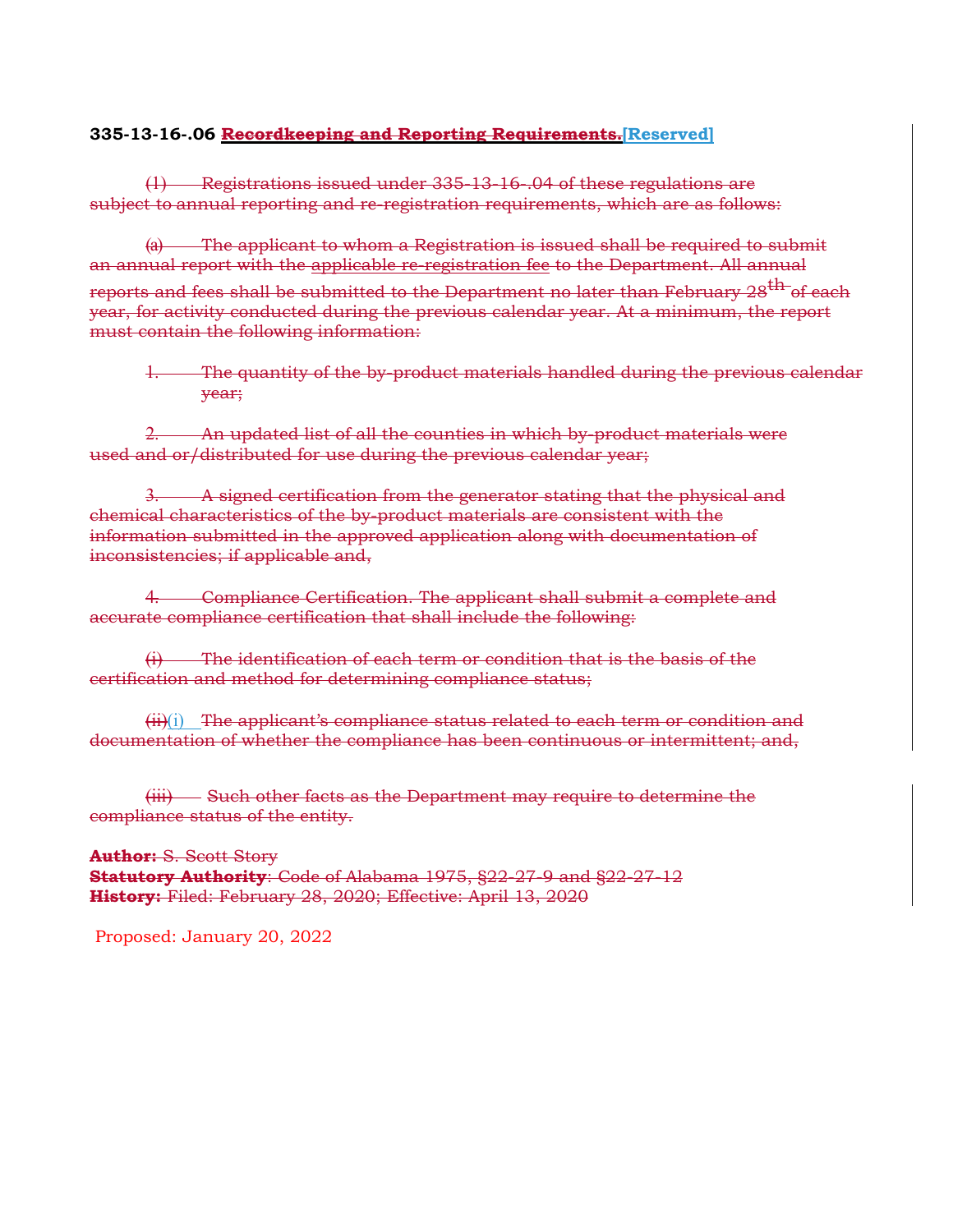### **335-13-16-.07 VariancesOperating Criteria for Food Processing Residual.** The

Department may grant individual variances only from specific provisions of this chapter that are in addition to or more stringent than any applicable federal regulations. The individual variances must be granted based upon the procedures of 335-13-8-.02 through 335-13-8- .05 whenever it is found by the Department, upon presentation of adequate proof, that noncompliance with one or more of these provisions will not threaten the public health or unreasonably create environmental pollution.

(1) All Distributors managing and land applying FPR shall adhere to the following additional requirements:

(a) The site restrictions listed in 1-8 of this section shall be met when FPR is land applied; or the pH of by-product material land applied shall be raised to twelve (12) or higher by alkali addition and, without the addition of more alkali, shall remain at twelve (12) or higher for thirty (30) minutes and the site restrictions in 1-4 of this section shall be met:

1. Food crops with harvested parts that touch the by-product/soil mixture and are totally above the land surface shall not be harvested for fourteen (14) months after application of by-product material;

2. Food crops with harvested parts below the surface of the land shall not be harvested for twenty (20) months after application of by-product material when the by-product material remains on the land surface for four months or longer prior to incorporation into the soil;

3. Food crops with harvested parts below the surface of the land shall not be harvested for thirty-eight (38) months after application of by-product material when the byproduct material remains on the land surface for less than four months prior to incorporation into the soil;

4. Food crops, feed crops, and fiber crops shall not be harvested for thirty (30) days after application of by-product material;

5. Animals shall not be grazed on the land for thirty (30) days after application of byproduct material;

6. Turf grown on land where by-product material is applied shall not be harvested for one (1) year after application of the by-product material when the harvested turf is placed on either land with a high potential for public exposure or a lawn, unless otherwise specified by the Department;

7. Public access to land with a high potential for public exposure shall be restricted for one (1) year after application of by-product material; and

Public access to land with a low potential for public exposure shall be restricted for thirty (30) days after application of by-product material.

(2) One of the land application requirements listed below shall be met when FPR is land applied:

(a) Subsurface injection (material is placed underneath the soil surface and is immediately incorporated into and under the soil surface), unless otherwise approved by the Department on a case by case basis. The Department may require the Distributor to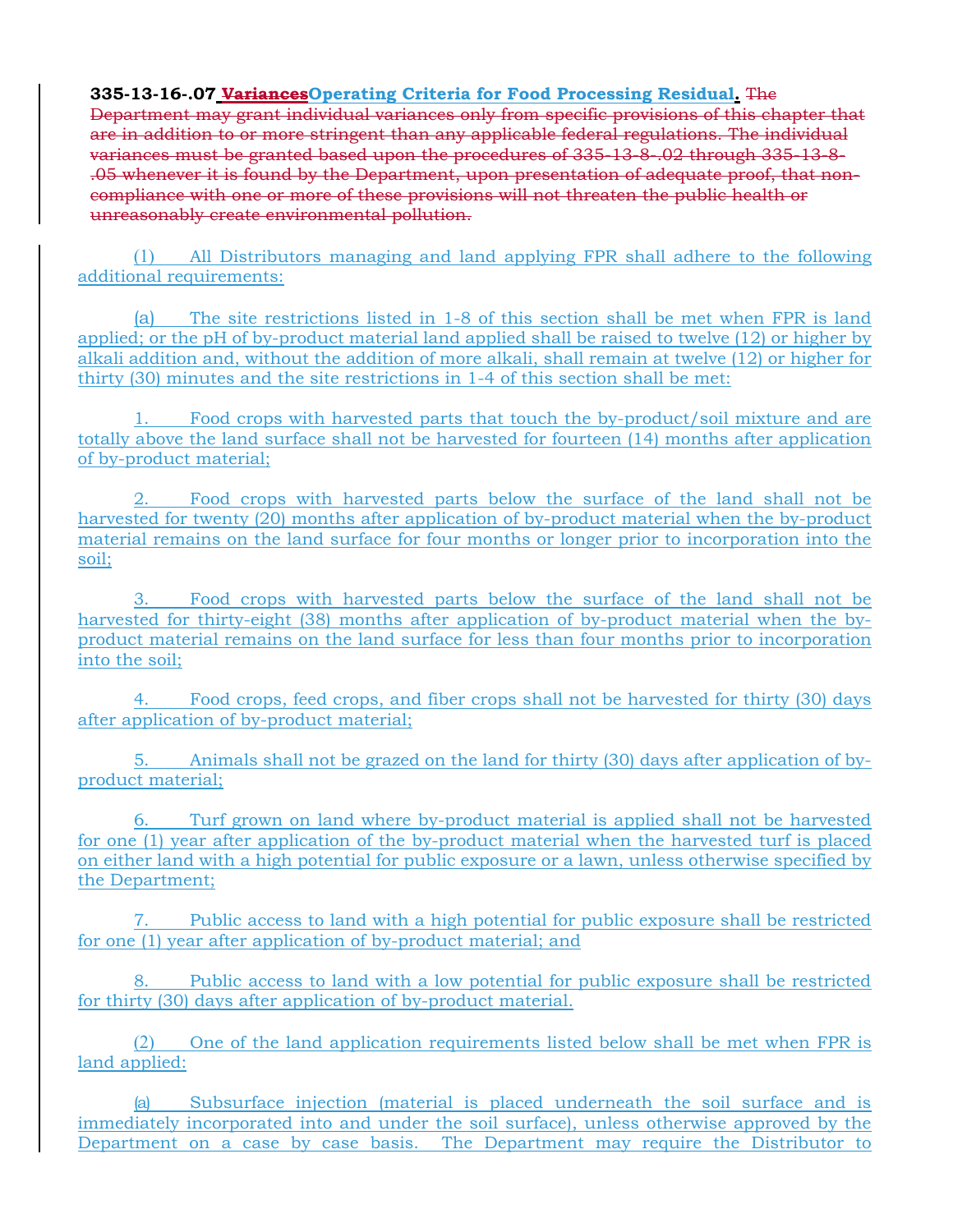demonstrate that the requested alternative method of application will provide control of odors and vectors at least as effectively as subsurface injection, or

(b) The pH of by-product material shall be raised to twelve (12) or higher by alkali addition and, without the addition of more alkali, shall remain at twelve (12) or higher for thirty (30) minutes.

(3) By-products, including but not limited to FPR, shall not be applied to the land if the concentrations of any constituent listed in ADEM Admin. Code r. 335-13-16-Appendix I exceeds the ceiling concentration and either the cumulative loading rate or the monthly average concentration found in ADEM Admin. Code r. 335-13-16-Appendix I.

(4) The annual agronomic rate for by-product material land applied shall not exceed the annual agronomic rate, as applicable, calculated using Equation 1, or other Department approved method:

Equation 1:  $AAR = \frac{N}{0.0026}$ , where AAR is the annual agronomic rate in gallons per acre per 365 day period and N is the amount of nitrogen in pounds per acre per 365 day period needed by the crop or vegetation grown on the land.

(5) All transport and application site staging shall adhere to ADEM Admin. Code r. 335-13-16-.05(3).

**Author:** S. Scott Story; Richard T. Kelsey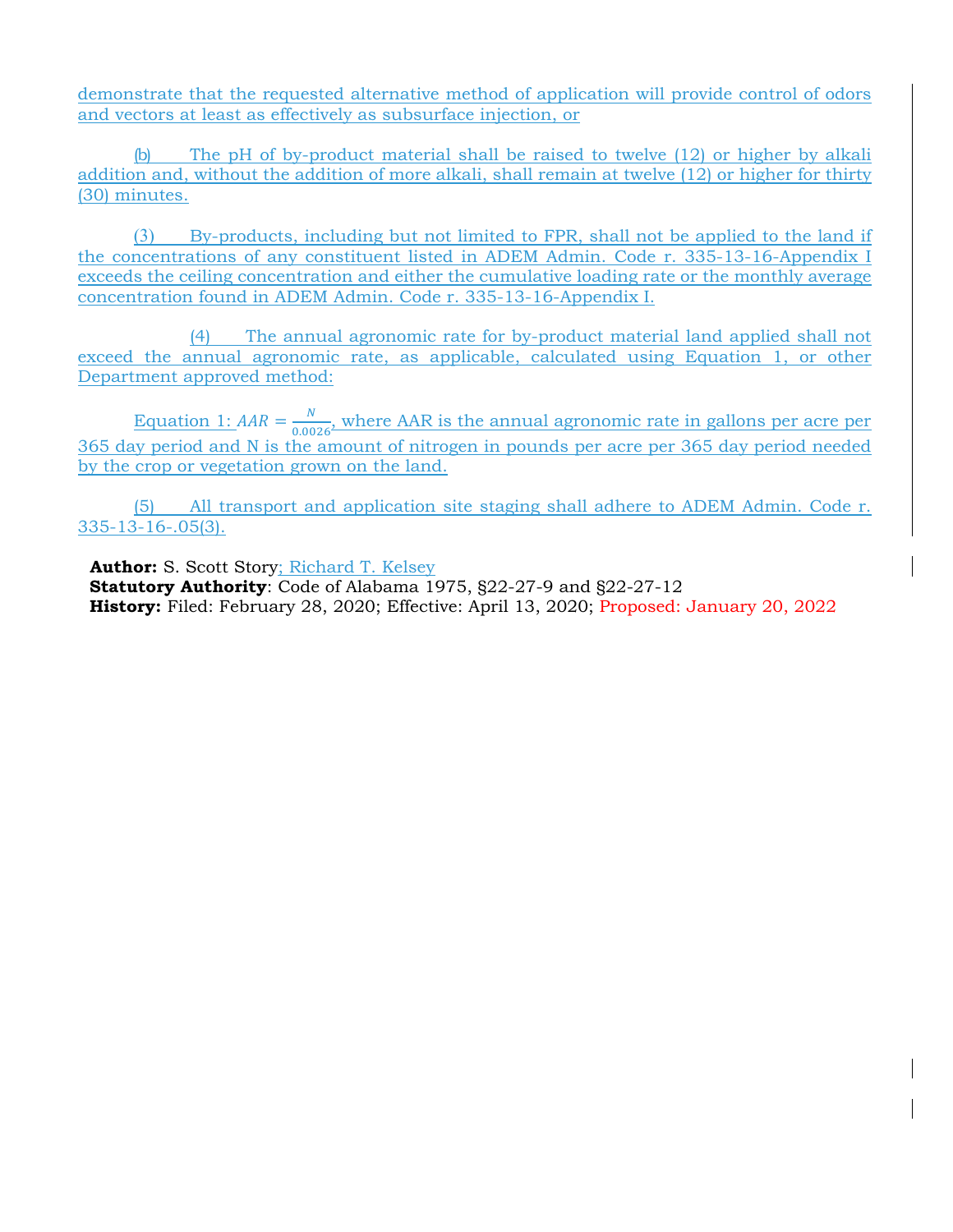#### **335-13-16-.08 Operating Criteria for Food Processing Residuals Treatment Impoundments.**

(1) FPR Treatment Impoundments must adhere to all requirements for Distributors as specified in ADEM Admin. Code ch. 335-13-16, including the additional requirements specified in ADEM Admin. Code r. 335-13-16-.07.

(2) The registrant shall ensure that all contents of the impoundment(s) are retained except as permitted under ADEM Admin. Code chap. 335-6-6.

(3) Location of FPR Treatment Impoundments must comply with all buffer zones in accordance with ADEM Admin. Code r. 335-13-16-.05(4).

(4) FPR Treatment Impoundments must have an appropriate volume-to-surface area ratio to facilitate sufficient retention time for effective and efficient treatment to protect human health and the environment. Details documenting this must be provided in the NMP.

(5) FPR Treatment Impoundments must be NRCS certified. Documentation of certification must be submitted to the Department before operation begins. In the case of existing FPR Treatment Impoundments, the registrant must obtain certification that the impoundment was constructed to current engineering standards to document the integrity of the impoundment.

(6) The FPR Treatment Impoundment must maintain at all times sufficient freeboard to contain a twenty-four (24) hr/twenty-five (25) yr rain event or at least twenty-four (24) inches of freeboard, whichever is greater. The Department may consider an equivalent alternate overflow management system(s), as warranted (e.g. additionally available freeboard in an adjacent impoundment, nearby tank, etc.). Run-on controls shall be implemented to protect the FPR Treatment Impoundment from excess stormwater from the surrounding watershed.

(7) At the deepest point of the impoundment, the grease cap thickness shall not exceed twenty-five (25) % of the maximum operational depth at any given time, regardless of season.

(8) Treated FPR Material Requirements.

(a) An NMP and OP as defined by ADEM Admin. Code r.  $335-13-16-0.04(2)(c)$  and (d) is required with the following additions:

1. The Treated FPR Material application rate will be based on nutrient analysis (agronomic rate) and retention time (treatment level); and

2. NMP must include a sludge (bottom solids) management plan for the impoundment(s).

(b) Treated FPR Material must comply with ADEM Admin. Code r. 335-13-16-.07(1) and (3) and ADEM Admin. Code r. 335-13-16-.04(2)(c)10.

(c) Application of Treated FPR Material must adhere to all buffer zones listed in ADEM Admin. Code r. 335-13-16-.05(4).

(9) Reporting Requirements.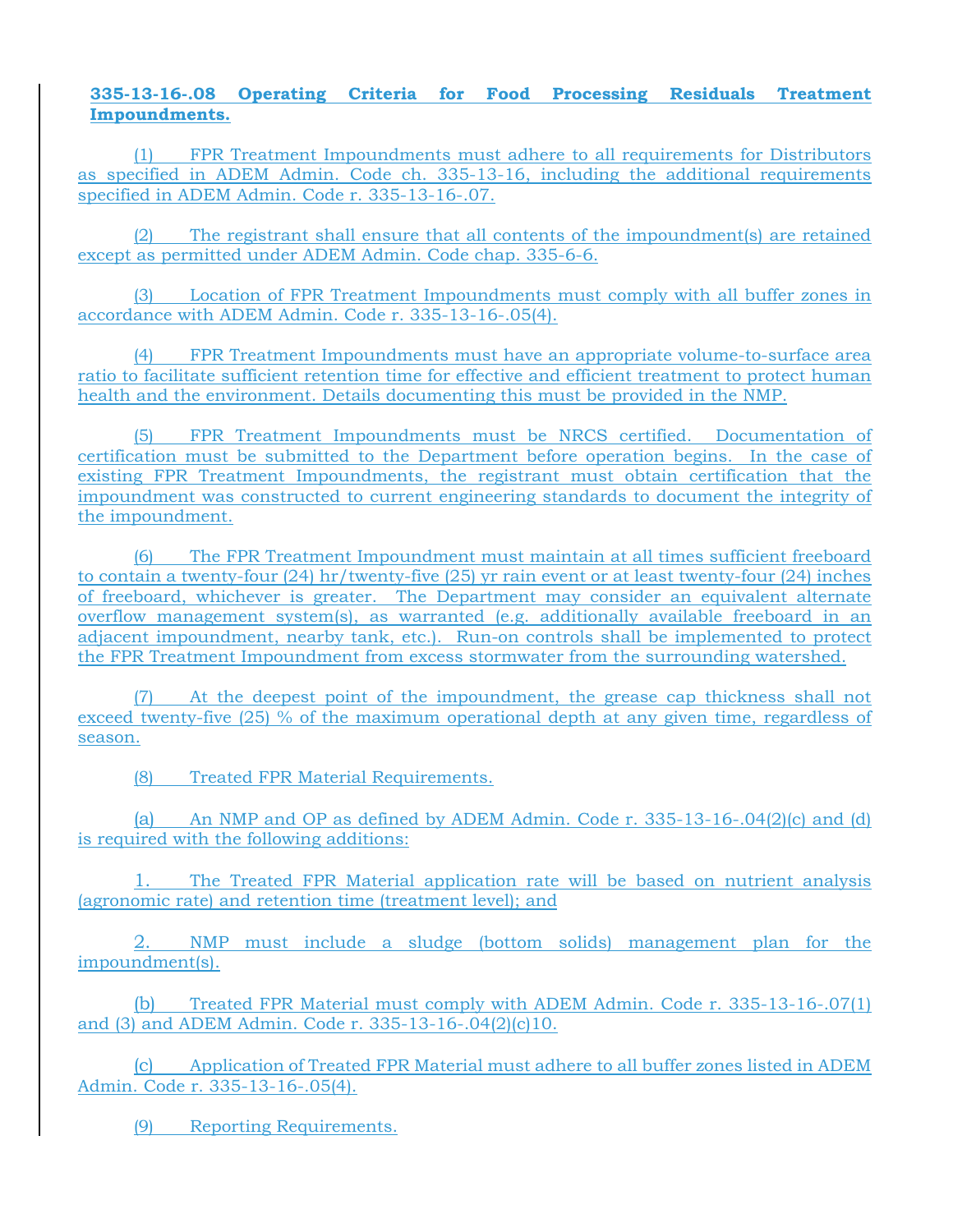(a) All applications must include testing results described in ADEM Admin. Code r. 335-13-16-.07(3). Materials must be tested according to the NMP and annual reporting requirements as required by ADEM Admin. Code r. 335-13-16-.09. Application surface and substrate must be tested for all constituents listed in ADEM Admin. Code r. 335-13-16- Appendix I, nitrogen, phosphorus, and other constituents as required by the Department.

(b) Renewal applications and annual reports must include all information required in ADEM Admin Code r. 335-13-16-.09, in addition to the following:

1. Amounts of FPR received and amounts of Treated FPR Material applied throughout the calendar year;

2. Counties where Treated FPR Material was applied;

3. Nutrient value testing results and agronomic loading rates; and

4. The results from testing required in ADEM Admin. Code r. 335-13-16-.07(3) and the fecal coliform test results required in ADEM Admin. Code r. 335-13-16-.04(2)(c)10.

**Author:** S. Scott Story; Richard T. Kelsey **Statutory Authority**: Code of Alabama 1975, §22-27-9 and §22-27-12 **History:** Proposed: January 20, 2022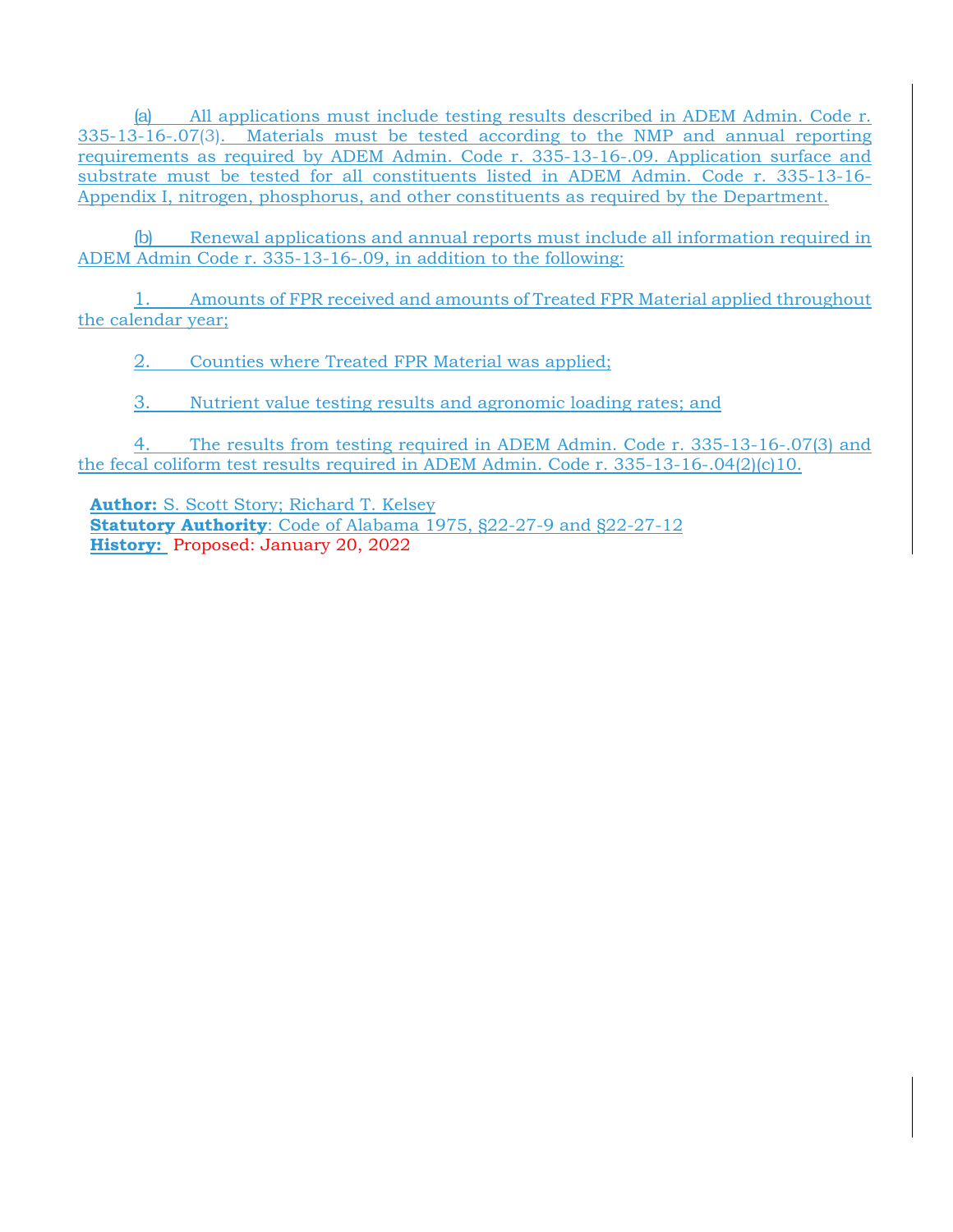# **335-13-16-.09 Recordkeeping and Reporting Requirements.**

(1) All reporting, submittals, and correspondence for ADEM Admin. Code r. 335-13- 16-.09 shall be electronically submitted in a format approved by the Department.

(2) All registrants subject to 40 C.F.R. § 503 must submit duplicate reports required under 40 C.F.R. § 503 in the annual report as described in ADEM Admin. Code r. 335-13-16- .09(3).

(3) Registrations issued pursuant to ADEM Admin. Code r. 335-13-16-.04 are subject to annual reporting requirements. All annual reports for activity conducted during the previous calendar year shall be submitted to the Department no later than February 28th of each year, for activity conducted during the previous calendar year. At a minimum, the report must contain the following information:

(a) The total quantity, in dry short tons, of by-product materials generated/managed/land applied during the previous calendar year;

(b) An updated list of all the counties in which by-product materials were used or distributed for use during the previous calendar year and how much material was generated/managed/land applied in each county;

(c) If the registrant is subject to ADEM Admin. Code r.  $335-13-16-04(2)(c)$ , then annually performed test results in accordance with ADEM Admin. Code r. 335-13-16- .04(2)(c)10., the ceiling concentration for all constituents listed in ADEM Admin. Code r. 335- 13-16-Appendix I, and the nitrogen and phosphorus rates as required by ADEM Admin. Code r. 335-13-16-.04(2)(c)5. must be submitted with the annual report;

(d) The yield of the crop grown and harvested, production destruction event/result, if applicable (e.g. drought, fire, pestilence, etc.), or a Department approved alternative (e.g. number of animals raised/grazed, etc.), for each approved application site listed in the NMP(s). This number(s) should be reported in short tons/acre or equivalent industry standard;

(e) A signed certification from the Generator affirming that the physical and chemical characteristics of the by-product materials applied were consistent with the information submitted in the approved application together with documentation of any inconsistencies. Generator certifications must be unique to each Generator facility; and

(f) A complete and accurate compliance certification, which shall include the following:

1. An itemized list with the identification of each term or condition that is the basis of the certification and method for determining compliance status. This itemized list includes, but is not limited to, the items found in ADEM Admin Code chap. 335-13-16 and the Registration;

2. The applicant's compliance status related to each term or condition and documentation of whether the compliance has been continuous or intermittent;

3. A statement signed by a responsible official including the following language, "*I certify under penalty of law that this document was prepared under my direction or supervision in accordance with a system designed to assure that qualified personnel properly gather and*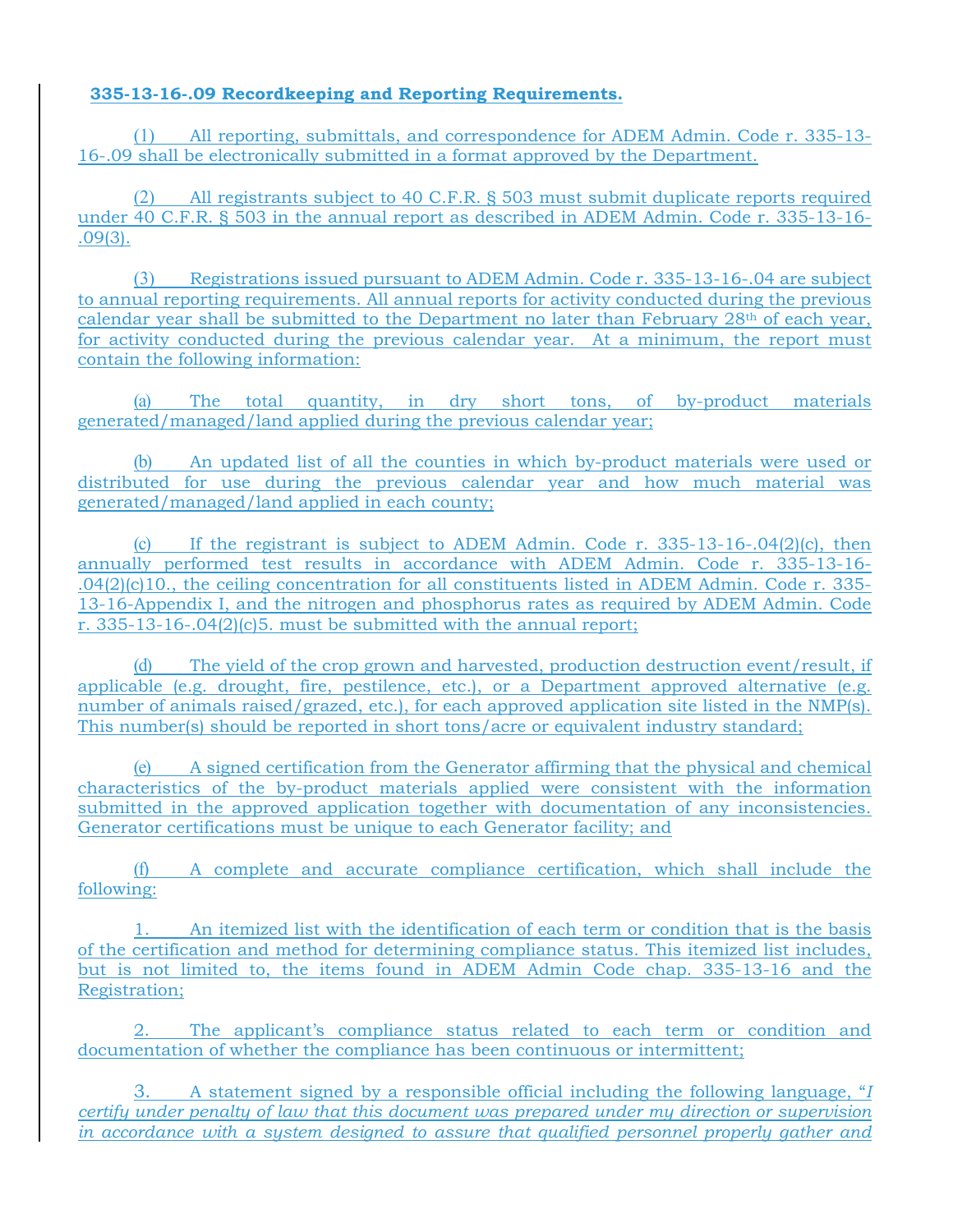*evaluate the information submitted. I understand that the information provided will be used to determine compliance with ADEM Admin. Code chap. 335-13-16 Requirements for Beneficial Use of By-Product Materials for the Purpose of Land Application. Based on my inquiry of the person or persons who manage the system, or those persons directly responsible for gathering the information, the information submitted is, to the best of my knowledge and belief, true, accurate, and complete. I am aware that there are significant penalties for submitting false information, including the possibility of fine and imprisonment for knowing violations.*"; and

4. Such other information as the Department may require to determine the compliance status of the entity.

(4) Operating Record: All registered facilities shall maintain the following records for a minimum of five (5) years from generation of the record and make them available for inspection upon request:

(a) Registration, including all applications and supplemental information;

- (b) Annual reports;
- (c) OP and NMP, as applicable; and

(d) Notification(s) of intent and completion to land apply, for Distributors only, as required in ADEM Admin. Code r. 335-13-16-.05(1-2).

**Author:** S. Scott Story; Richard T. Kelsey **Statutory Authority**: Code of Alabama 1975, §22-27-9 and §22-27-12 **History:** Proposed: January 20, 2022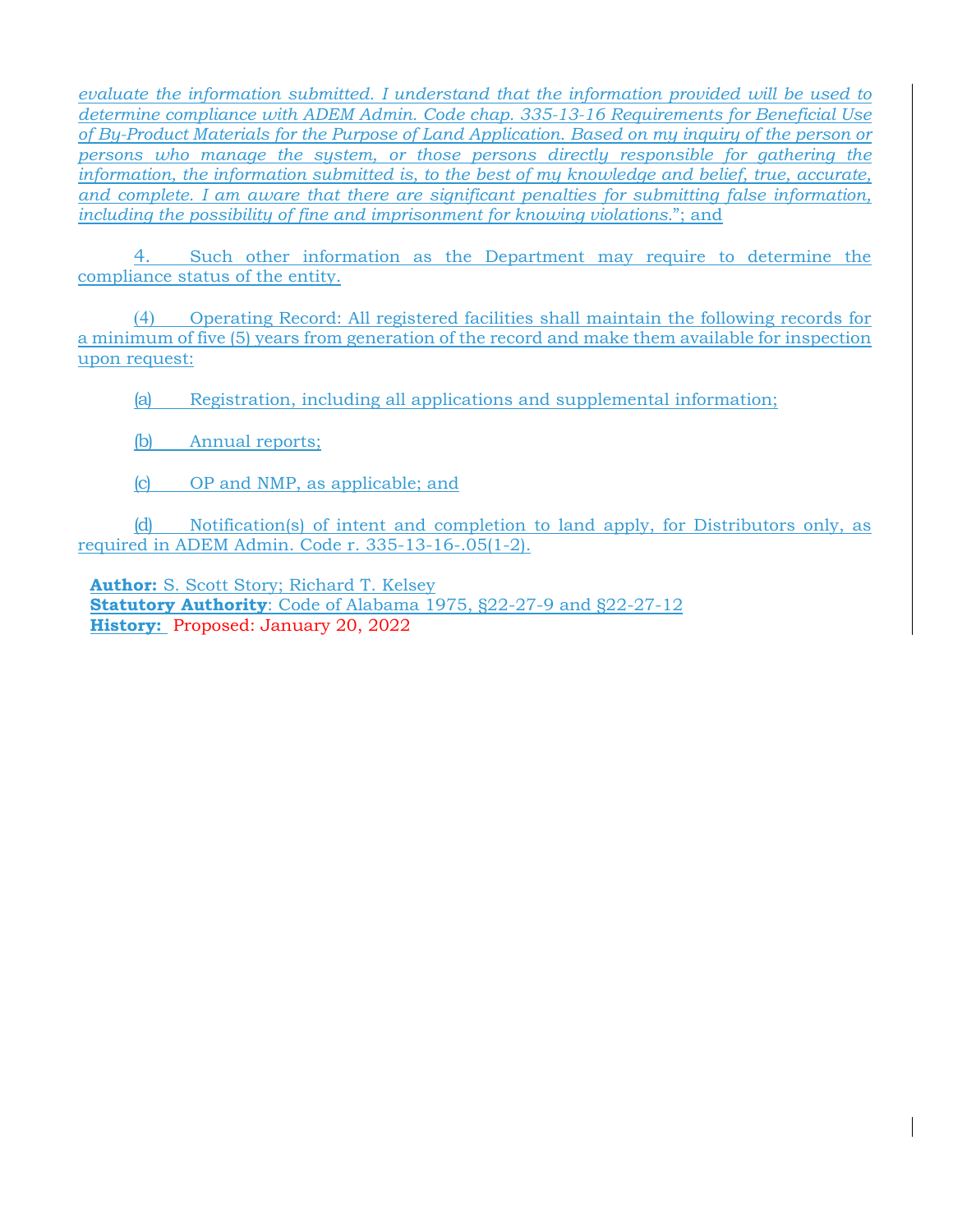**335-13-16-.10 Variances.** The Department may grant individual variances only from specific provisions of this chapter that are in addition to or more stringent than federal regulations. The individual variances must be granted based upon the procedures of ADEM Admin. Code rs. 335-13-8-.02 through 335-13-8-.05 whenever it is found by the Department, upon presentation of adequate proof, that non-compliance with one or more of these provisions will not threaten the public health or unreasonably create environmental pollution.

**Author:** S. Scott Story; Richard T. Kelsey **Statutory Authority:** Code of Alabama 1975, §22-27-9 and §22-27-12 **History:** Proposed: January 20, 2022